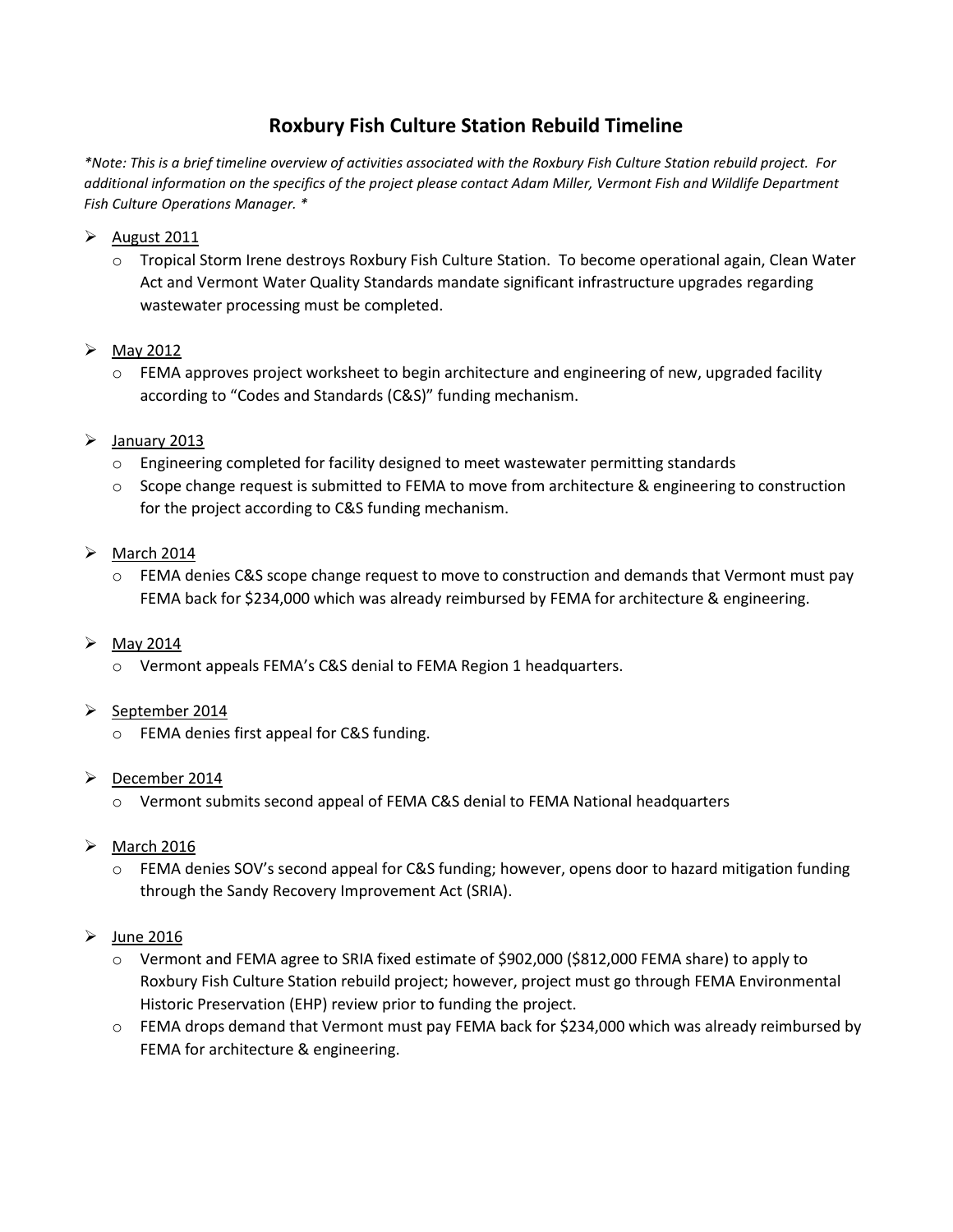# $\triangleright$  August 2016

- o VT Department of Environmental Conservation (VTDEC) submits comments to US Army Corps of Engineers on an "after the fact" USACE 404 permit requiring a 401 water quality certification. The 401 water quality certification will significantly limit the amount of water the Roxbury Fish Culture Station can withdraw from Flint Brook.
- o Decision is made to explore and investigate potential future groundwater sources which could supplement surface water withdrawal from Flint Brook.

## $\triangleright$  March 2017

- o FEMA Completes EHP review. Project is cleared to begin reconstruction pending project period of performance time extension requests are approved.
- o Aquaculture design engineer restarted on project to finalize updated drawings, specs, and assemble bid package.

## $\triangleright$  April 2017

o Initial bids go out for well drilling project to secure potential groundwater supply to supplement surface water withdrawal.

## $\triangleright$  May 2017

- o Bids received for well drilling project.
- o BGS bidder selection is disputed by a bidder and well drilling project must be rebid.

#### $\triangleright$  June 2017

- o Bids #2 received for rebid well drilling project.
- o Initial bids go out for overall rebuild project.
- $\triangleright$  July 2017
	- $\circ$  Drilling commences to find potential groundwater supply to supplement surface water withdrawal.
	- o Bids received for overall rebuild project (bids come in significantly higher than anticipated).

#### $\blacktriangleright$  August 2017

- o Drilling activities yield a large potential groundwater supply. Additional testing is needed to confirm sustainability and suitability of source to supplement surface water withdrawal.
- $\circ$  Due to the two lowest bids being over the project budget the decision is made to rebid the rebuild project and look for opportunities to reduce scope of the project.

# September 2017

- o Groundwater testing results confirm sustainability and suitability of groundwater source to supplement surface water withdrawal.
- o Aquaculture design engineer reengaged to update drawings and specifications to connect Roxbury Fish Culture Station to groundwater source and add on-site hatchery residence because the facility is now pump-dependent.